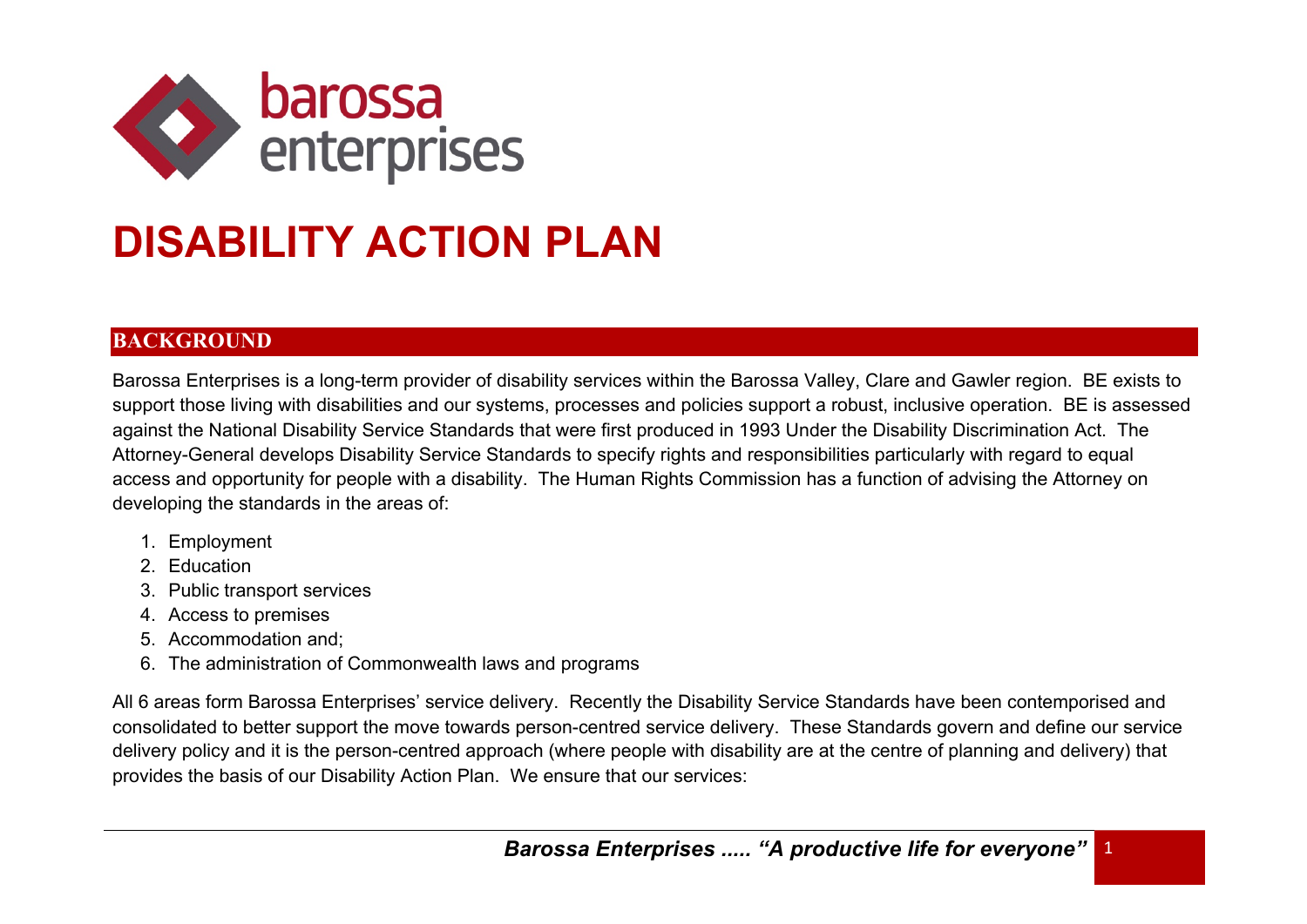

- respect for the inherent dignity, independence of persons and individual autonomy, including the freedom to make one's own choices;
- are non-discriminatory
- provide full and effective participation and inclusion in society;
- respect for difference and acceptance of persons with disabilities as part of human diversity and humanity;
- express equality of opportunity:
- are accessible:
- provide equality between men and women;
- respect the evolving capacities of children with disability and respect for the right of children with disability to preserve their identities; and
- develop active partnerships between services and people with disability, and where appropriate, their families, friends, carers and/or advocates.

## **HOW OUR PLAN WORKS**

Barossa Enterprises (BE) aims to have an informed and educative process of service delivery and policy development. We will closely link our Disability Action Plan with our Business Plan and, therefore, our service delivery model. Business rules and practices that support our service model will be managed through a quality system that invites customer feedback and responds to suggestions for service improvement. The Quality Management governance will include:

- a focus on outcomes for people who use services and supports:
- the involvement of customers and staff;
- a process and systems approach;
- the encouragement of continuous improvement;
- an evidence-informed decision process
- collaborative partnerships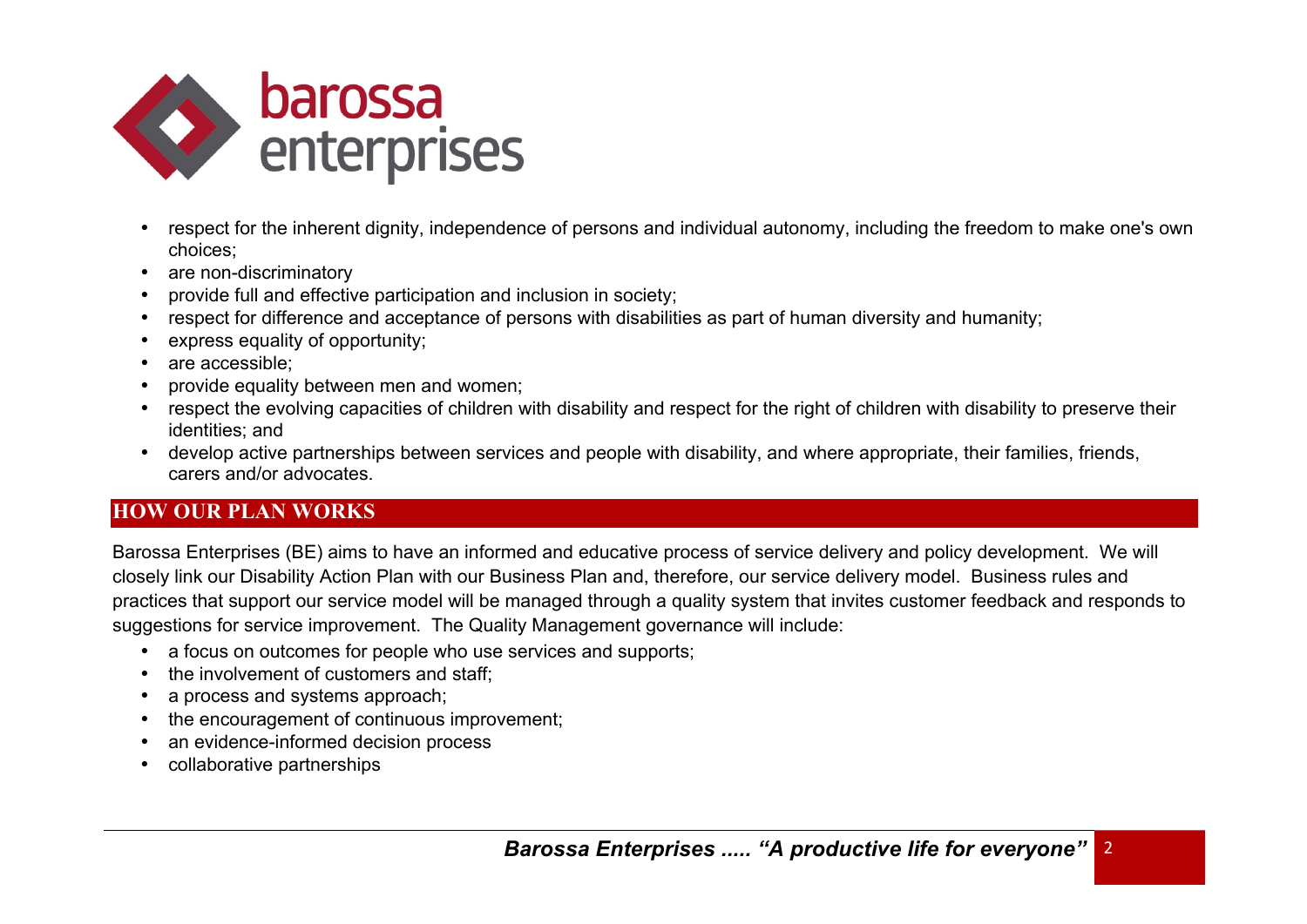

Our Disability Action Plan will be a 'living' document that is regularly reviewed and updated as required; it will be adaptable to a changing service landscape.

## **BAROSSA ENTERPRISES ACTION PLAN**

| ioal<br>____ | сног.<br>. | _____<br>rame |
|--------------|------------|---------------|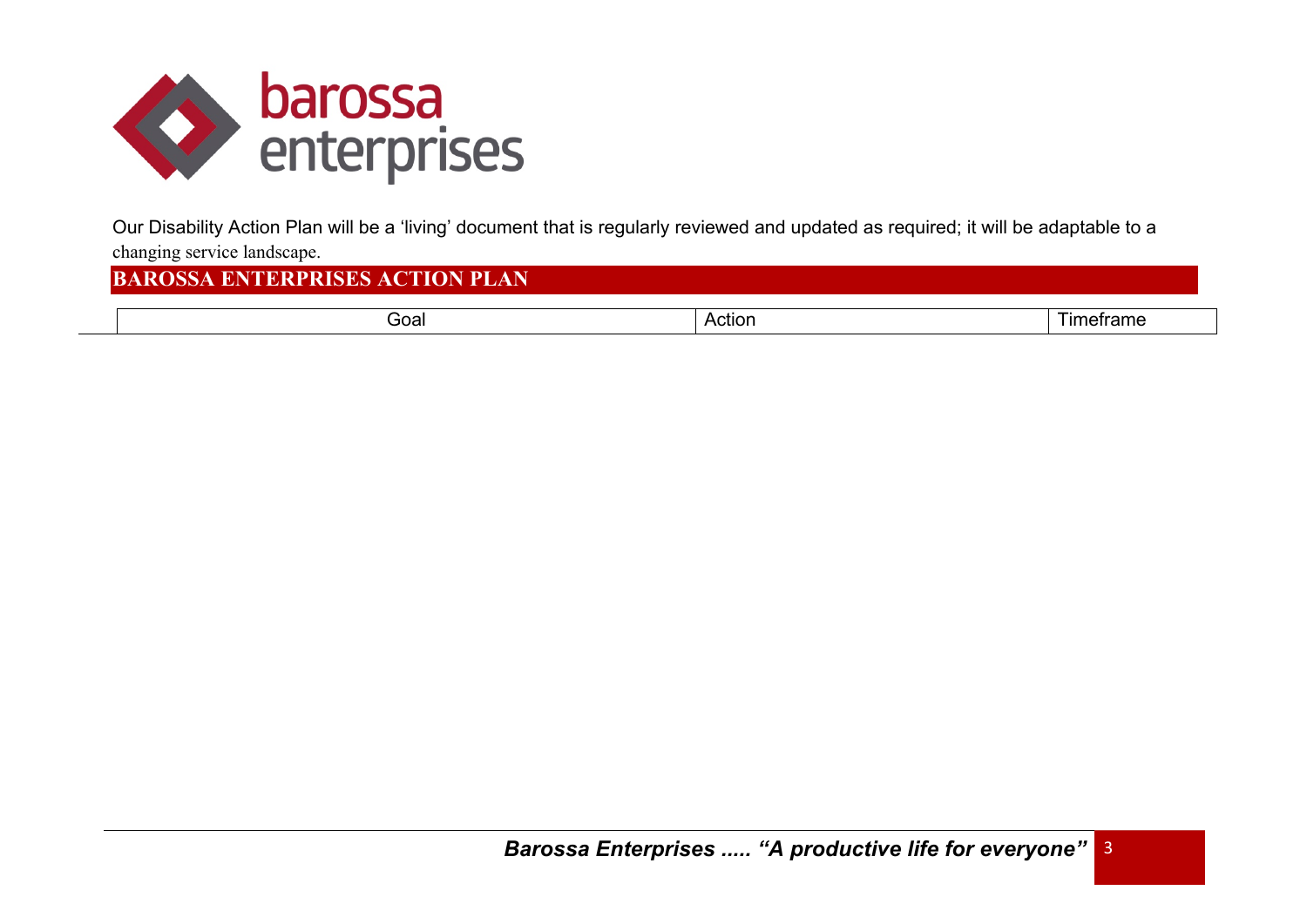

| Our service<br>1.<br>promotes<br>individual rights to<br>freedom of<br>expression, self-<br>determination and<br>decision-making<br>and actively<br>prevents abuse,<br>harm, neglect and<br>violence. | • We will treat our clients with dignity and<br>respect at all times<br>• We will recognise and promote individual<br>freedom of expression.<br>• We will provide information to facilitate<br>informed choice and, if needed, provide<br>access to legal advice and/or advocacy.<br>• Support strategies will be current and will<br>minimise restriction and maximise<br>individual decision development.<br>BE will be free from discrimination,<br>exploitation, abuse, harm, neglect and<br>violence.<br>• Any breach of rights will be addressed<br>promptly and systemically to ensure<br>opportunities for improvement are<br>captured (this includes engagement of<br>families, friends, carers and advocates if<br>required)<br>• All personal information will be kept<br>confidential and private. | All staff to renew their criminal history<br>$\bullet$<br>check specifically for working with<br>vulnerable people through the<br>Department for Communities and<br>Social Inclusion.<br>• All staff to undertake 'restrictive<br>practices' training<br>All relevant policies are to be<br>$\bullet$<br>reviewed against this goal<br>All relevant procedures are to be<br>$\bullet$<br>reviewed against this goal | Achieved<br>Achieved<br>Achieved<br>Achieved |
|-------------------------------------------------------------------------------------------------------------------------------------------------------------------------------------------------------|----------------------------------------------------------------------------------------------------------------------------------------------------------------------------------------------------------------------------------------------------------------------------------------------------------------------------------------------------------------------------------------------------------------------------------------------------------------------------------------------------------------------------------------------------------------------------------------------------------------------------------------------------------------------------------------------------------------------------------------------------------------------------------------------------------------|---------------------------------------------------------------------------------------------------------------------------------------------------------------------------------------------------------------------------------------------------------------------------------------------------------------------------------------------------------------------------------------------------------------------|----------------------------------------------|
|-------------------------------------------------------------------------------------------------------------------------------------------------------------------------------------------------------|----------------------------------------------------------------------------------------------------------------------------------------------------------------------------------------------------------------------------------------------------------------------------------------------------------------------------------------------------------------------------------------------------------------------------------------------------------------------------------------------------------------------------------------------------------------------------------------------------------------------------------------------------------------------------------------------------------------------------------------------------------------------------------------------------------------|---------------------------------------------------------------------------------------------------------------------------------------------------------------------------------------------------------------------------------------------------------------------------------------------------------------------------------------------------------------------------------------------------------------------|----------------------------------------------|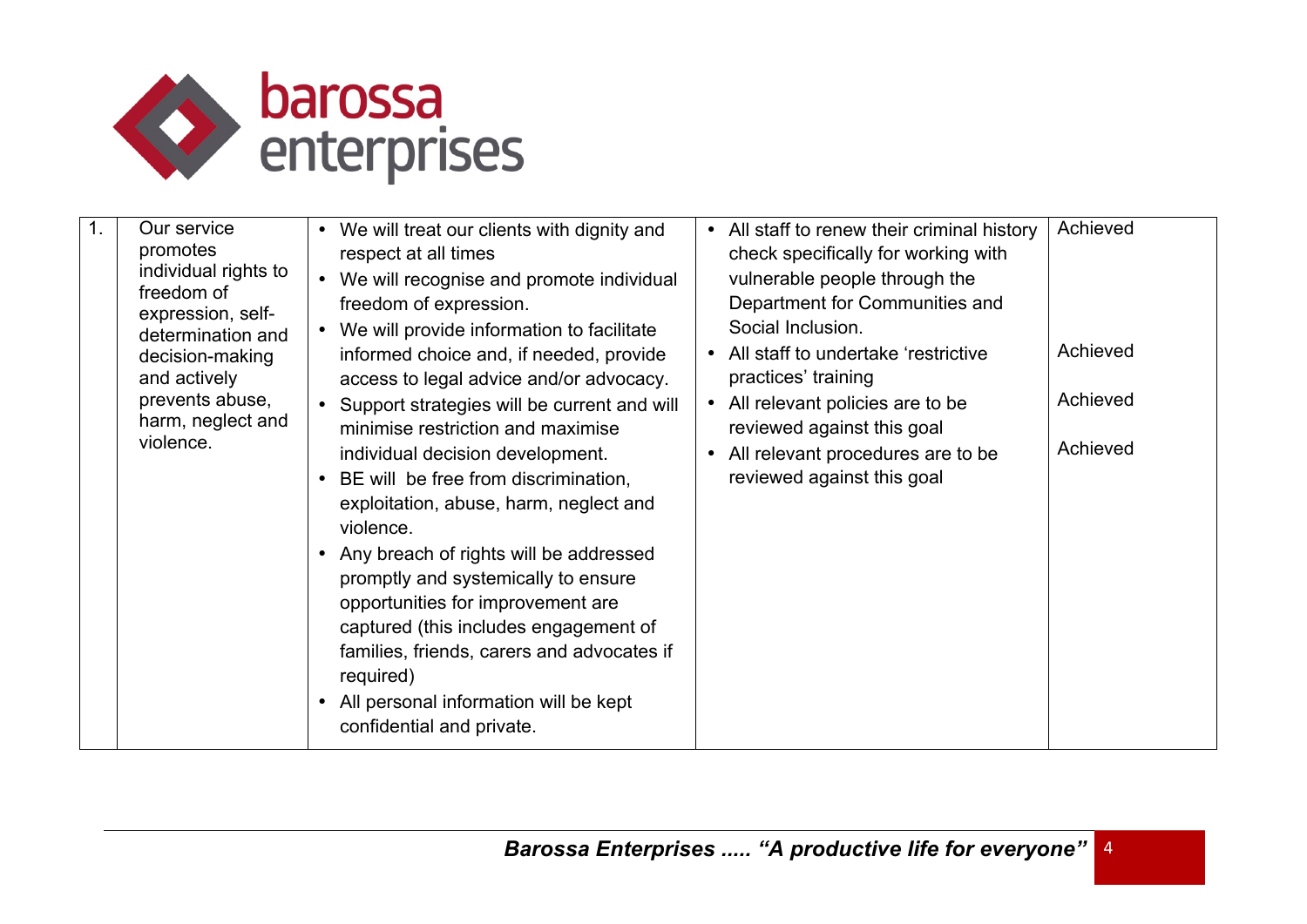

| 2. | Our service will work<br>with individuals and<br>families, friends and<br>carers to promote<br>opportunities for<br>meaningful<br>participation and<br>active inclusion in<br>society. | We will provide valued roles for people<br>$\bullet$<br>with disability, of their own choosing.<br>• We will actively work with family, friends<br>and communities to maintain inclusive<br>services.<br>• Staff will continue to understand, respect<br>and facilitate individual interests and<br>preferences, in relation to work, learning,<br>social activities and community<br>connection.<br>We will work in partnership with other<br>organisations and community members to<br>develop service synergies and inclusion<br>opportunities.<br>We will adopt strategies that promote<br>community and cultural connection for<br>Aboriginal and Torres Strait Islander<br>people. | $\bullet$<br>$\bullet$<br>$\bullet$<br>$\bullet$ | <b>Barossa Enterprises will actively</b><br>monitor social inclusion indicators<br>including engagement with friends,<br>engagement with activities and<br>community groups to illustrate<br>improvements in client social<br>participation through our service.<br>We will formalise existing and new<br>relationships with community<br>organisations and business through<br>agreed terms that promote the benefit<br>of our services and the inclusion of<br>our clients.<br>We will review our existing<br>promotional material against the<br>requirements of Aboriginal and<br>Torres Strait Islander people.<br>We will develop business<br>relationships with local indigenous<br>community providers. | Ongoing<br>Ongoing<br>Ongoing<br>By September<br>2017 |
|----|----------------------------------------------------------------------------------------------------------------------------------------------------------------------------------------|------------------------------------------------------------------------------------------------------------------------------------------------------------------------------------------------------------------------------------------------------------------------------------------------------------------------------------------------------------------------------------------------------------------------------------------------------------------------------------------------------------------------------------------------------------------------------------------------------------------------------------------------------------------------------------------|--------------------------------------------------|-----------------------------------------------------------------------------------------------------------------------------------------------------------------------------------------------------------------------------------------------------------------------------------------------------------------------------------------------------------------------------------------------------------------------------------------------------------------------------------------------------------------------------------------------------------------------------------------------------------------------------------------------------------------------------------------------------------------|-------------------------------------------------------|
|----|----------------------------------------------------------------------------------------------------------------------------------------------------------------------------------------|------------------------------------------------------------------------------------------------------------------------------------------------------------------------------------------------------------------------------------------------------------------------------------------------------------------------------------------------------------------------------------------------------------------------------------------------------------------------------------------------------------------------------------------------------------------------------------------------------------------------------------------------------------------------------------------|--------------------------------------------------|-----------------------------------------------------------------------------------------------------------------------------------------------------------------------------------------------------------------------------------------------------------------------------------------------------------------------------------------------------------------------------------------------------------------------------------------------------------------------------------------------------------------------------------------------------------------------------------------------------------------------------------------------------------------------------------------------------------------|-------------------------------------------------------|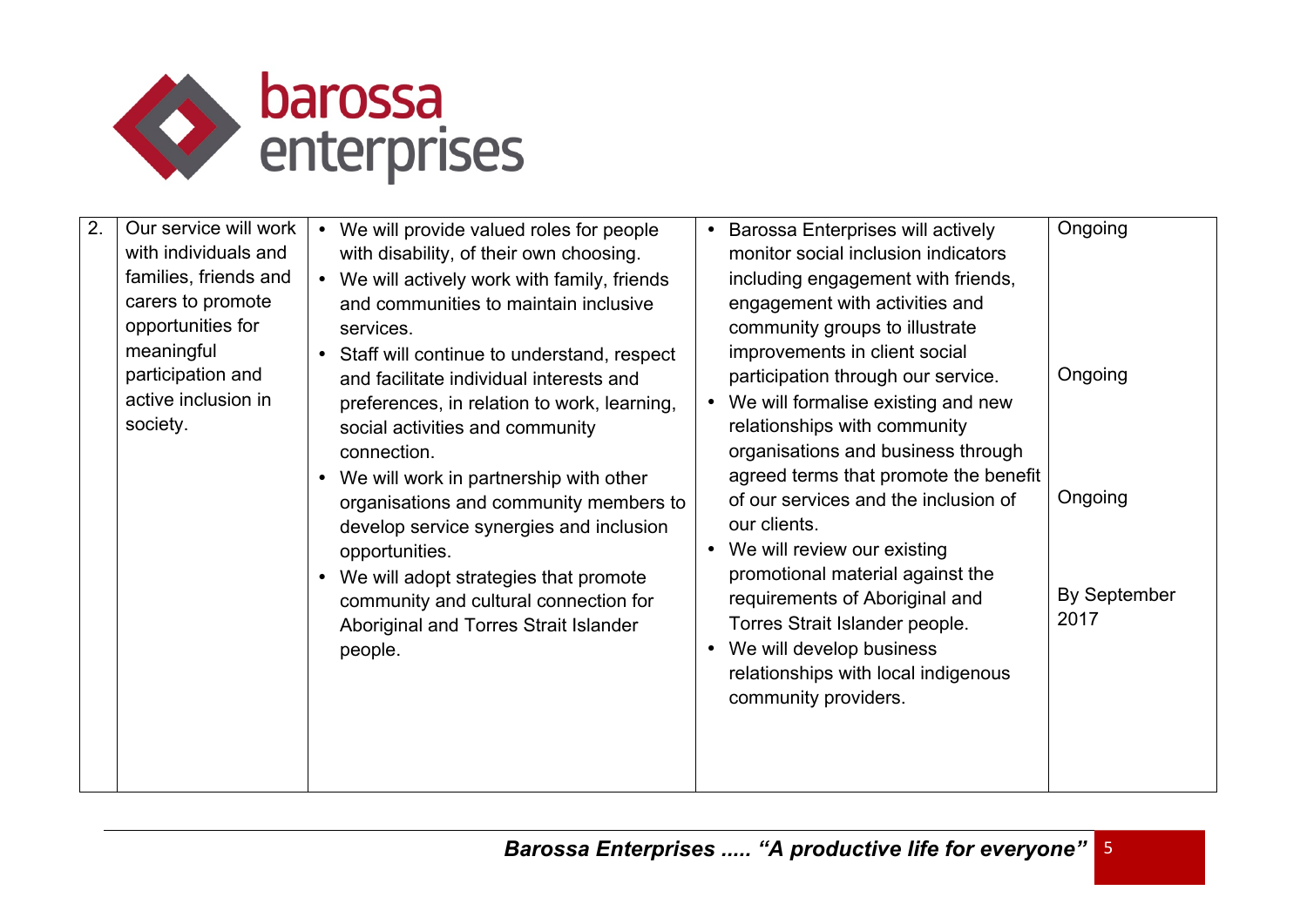

| 3 <sub>1</sub> | Our Services and                                                                                                               | We will work with family, friends, carer or<br>$\bullet$                                                                                                                                                                                                                                                                                                                                               | $\bullet$ | Our lifestyle and Individual                                                                                                                                                                    | By December         |
|----------------|--------------------------------------------------------------------------------------------------------------------------------|--------------------------------------------------------------------------------------------------------------------------------------------------------------------------------------------------------------------------------------------------------------------------------------------------------------------------------------------------------------------------------------------------------|-----------|-------------------------------------------------------------------------------------------------------------------------------------------------------------------------------------------------|---------------------|
|                | supports are<br>assessed, planned,<br>delivered and<br>reviewed to build on<br>individual strengths                            | advocate (with consent) to identify clients<br>strengths, needs and life goals.<br>Service planning, will be based on<br>individual choice and will be undertaken                                                                                                                                                                                                                                      |           | Development plans will be assessed<br>against this goal and<br>processes/templates amended where<br>required                                                                                    | 2016                |
|                | and enable<br>individuals to reach<br>their goals.                                                                             | together with an individual and, with<br>consent, their family, friends, carer or<br>advocate.<br>• Our service plans, deliver and regularly<br>reviews services or supports against                                                                                                                                                                                                                   |           | Market research will be undertaken to<br>inform our service delivery of local<br>demand and specialisation<br>development.                                                                      | By December<br>2016 |
|                |                                                                                                                                | measurable life outcomes.<br>Service planning and delivery is<br>responsive to diversity including disability,<br>age, gender, culture, heritage, language,<br>faith, sexual identity, relationship status,<br>and other relevant factors.<br>The service collaborates with other<br>service providers in planning service<br>delivery and to support internal capacity<br>to respond to diverse needs |           | Relationships will be developed with<br>service providers that have been<br>identified as supporting through the<br>lifestyle plans in accordance with<br>Goal 2.                               | Ongoing             |
| 4.             | We seek regular<br>feedback and use<br>the information to<br>inform individual and<br>organisation-wide<br>service reviews and | Individuals, families, friends, carers and<br>advocates are actively supported to<br>provide feedback, make a complaint or<br>resolve a dispute without fear of adverse<br>consequences.                                                                                                                                                                                                               | $\bullet$ | A customer feedback process is<br>integrated into our client engagement<br>processes. Clients will be reminded<br>of the process at their Lifestyle and<br>Individual Development Plan reviews. | Ongoing             |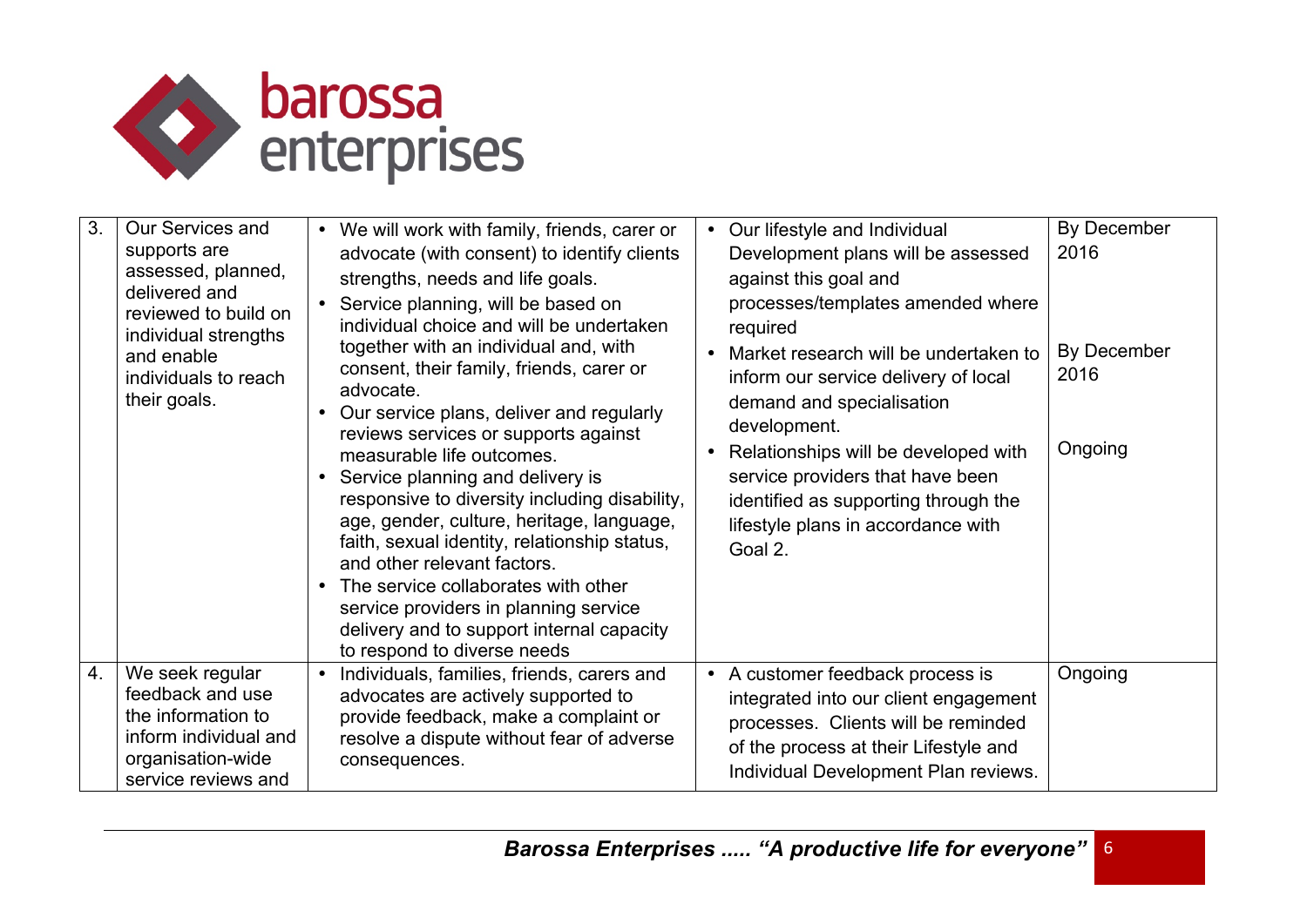

| $\overline{4}$ . | improvement.                                                          | • Feedback mechanisms including<br>complaints resolution, and how to access<br>independent support, advice &<br>representation are clearly communicated<br>to individuals, families, friends, carers and<br>advocates.<br>Complaints are resolved together with the<br>individual, family, friends, carer or<br>advocate in a proactive and timely<br>manner.<br>• The service seeks and, in conjunction<br>with individuals, families, friends, carers<br>and advocates, reviews feedback on<br>service provision and supports on a<br>regular basis as part of continuous<br>improvement.<br>• The service develops a culture of<br>continuous improvement using<br>compliments, feedback and complaints, to<br>plan, deliver and review services for<br>individuals and the community.<br>• The service effectively manages disputes. | An active feedback mechanism will<br>$\bullet$<br>be integrated into Barossa<br>Enterprises' existing website, as well<br>as brochures, posters and regular<br>client meetings.<br>Quarterly newsletters will be<br>distributed to staff, members, clients<br>and other stakeholders. | Ongoing<br>Ongoing            |
|------------------|-----------------------------------------------------------------------|------------------------------------------------------------------------------------------------------------------------------------------------------------------------------------------------------------------------------------------------------------------------------------------------------------------------------------------------------------------------------------------------------------------------------------------------------------------------------------------------------------------------------------------------------------------------------------------------------------------------------------------------------------------------------------------------------------------------------------------------------------------------------------------------------------------------------------------|---------------------------------------------------------------------------------------------------------------------------------------------------------------------------------------------------------------------------------------------------------------------------------------|-------------------------------|
| 5 <sub>1</sub>   | We will manage<br>service access,<br>commencement and<br>leaving in a | • The service systematically seeks and<br>uses input from people with disability,<br>their families, friends and carers to ensure<br>access is fair and equal and transparent.                                                                                                                                                                                                                                                                                                                                                                                                                                                                                                                                                                                                                                                           | Feedback mechanisms will be<br>$\bullet$<br>developed and refined according to<br>Goal 4.                                                                                                                                                                                             | Ongoing<br><b>By Dec 2016</b> |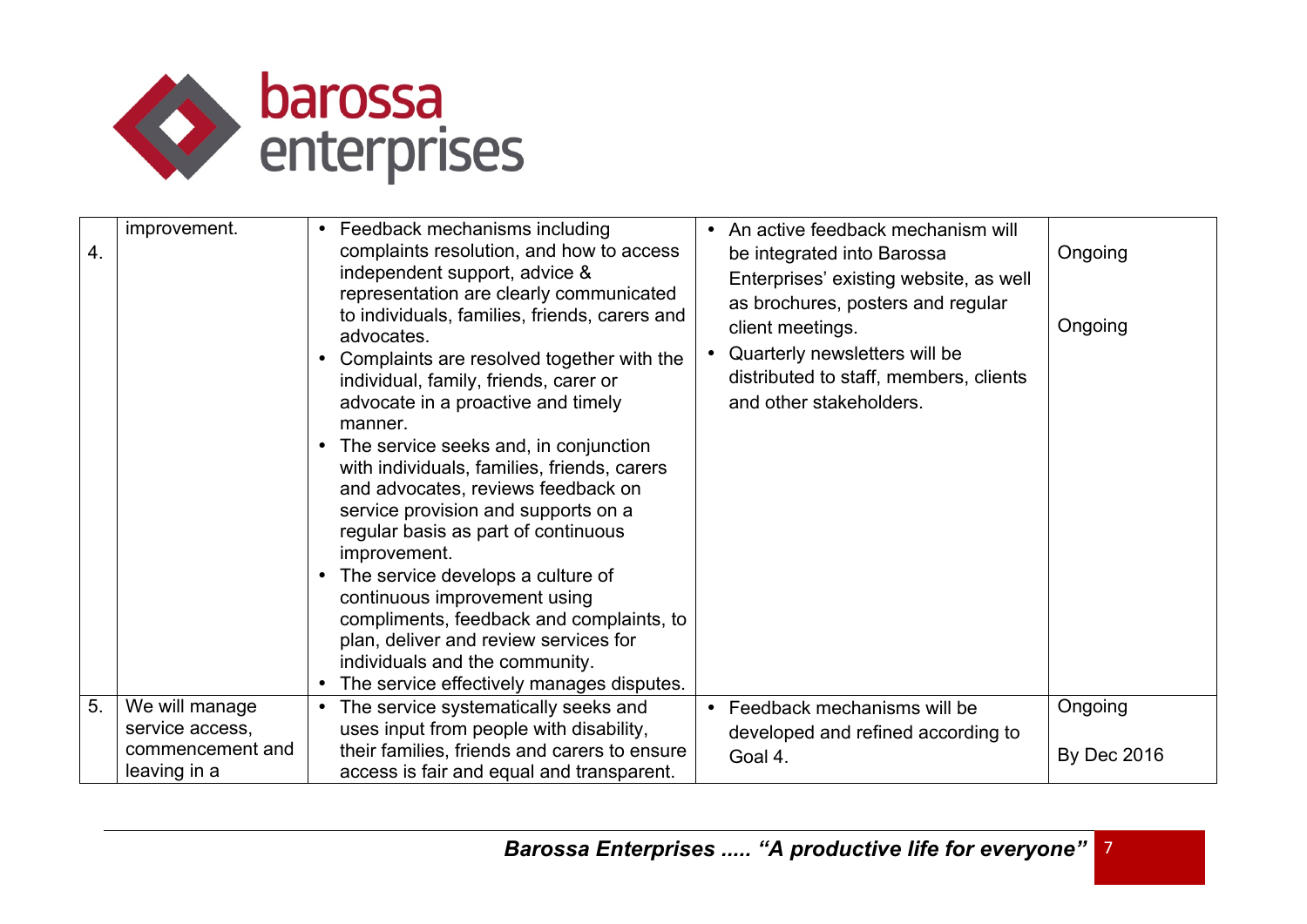

| 5 <sub>1</sub> | transparent, fair,<br>equal and<br>responsive way.                     | The service provides accessible<br>information in a range of formats about<br>the types and quality of services<br>available.<br>• The service develops, applies, reviews<br>and communicates commencement and<br>leaving a service processes.<br>• The service develops, applies and<br>reviews policies and practices related to<br>eligibility criteria, priority of access and<br>waiting lists.<br>• The service monitors and addresses<br>potential barriers to access.<br>The service provides clear explanations<br>when a service is not available along with<br>information and referral support for<br>alternative access.<br>• The service collaborates with other<br>relevant organisations and community<br>members to establish and maintain a<br>referral network. | Barossa Enterprises website will be<br>assessed for functionality for access<br>through mobile 'smart' phones and<br>tables.<br>Documents accessed through our<br>website will be available in RFT<br>format.<br>Relationships will be developed with<br>$\bullet$<br>service providers that have been<br>identified as potential referral<br>sources. This will be undertaken as<br>defined in Goal 2. | <b>By July 2016</b><br>Ongoing |
|----------------|------------------------------------------------------------------------|------------------------------------------------------------------------------------------------------------------------------------------------------------------------------------------------------------------------------------------------------------------------------------------------------------------------------------------------------------------------------------------------------------------------------------------------------------------------------------------------------------------------------------------------------------------------------------------------------------------------------------------------------------------------------------------------------------------------------------------------------------------------------------|---------------------------------------------------------------------------------------------------------------------------------------------------------------------------------------------------------------------------------------------------------------------------------------------------------------------------------------------------------------------------------------------------------|--------------------------------|
| 6.             | We will have<br>effective and<br>accountable service<br>management and | All staff will be suitably qualified, skilled<br>and supported.<br>• Practice is based on evidence and<br>minimal restrictive options and complies<br>with legislative, regulatory and contractual                                                                                                                                                                                                                                                                                                                                                                                                                                                                                                                                                                                 | • An audit of staff qualification will be<br>undertaken and maintained<br>Policies, documents, critical services<br>$\bullet$<br>and procedural reviews will be                                                                                                                                                                                                                                         | Ongoing<br>By August 2016      |